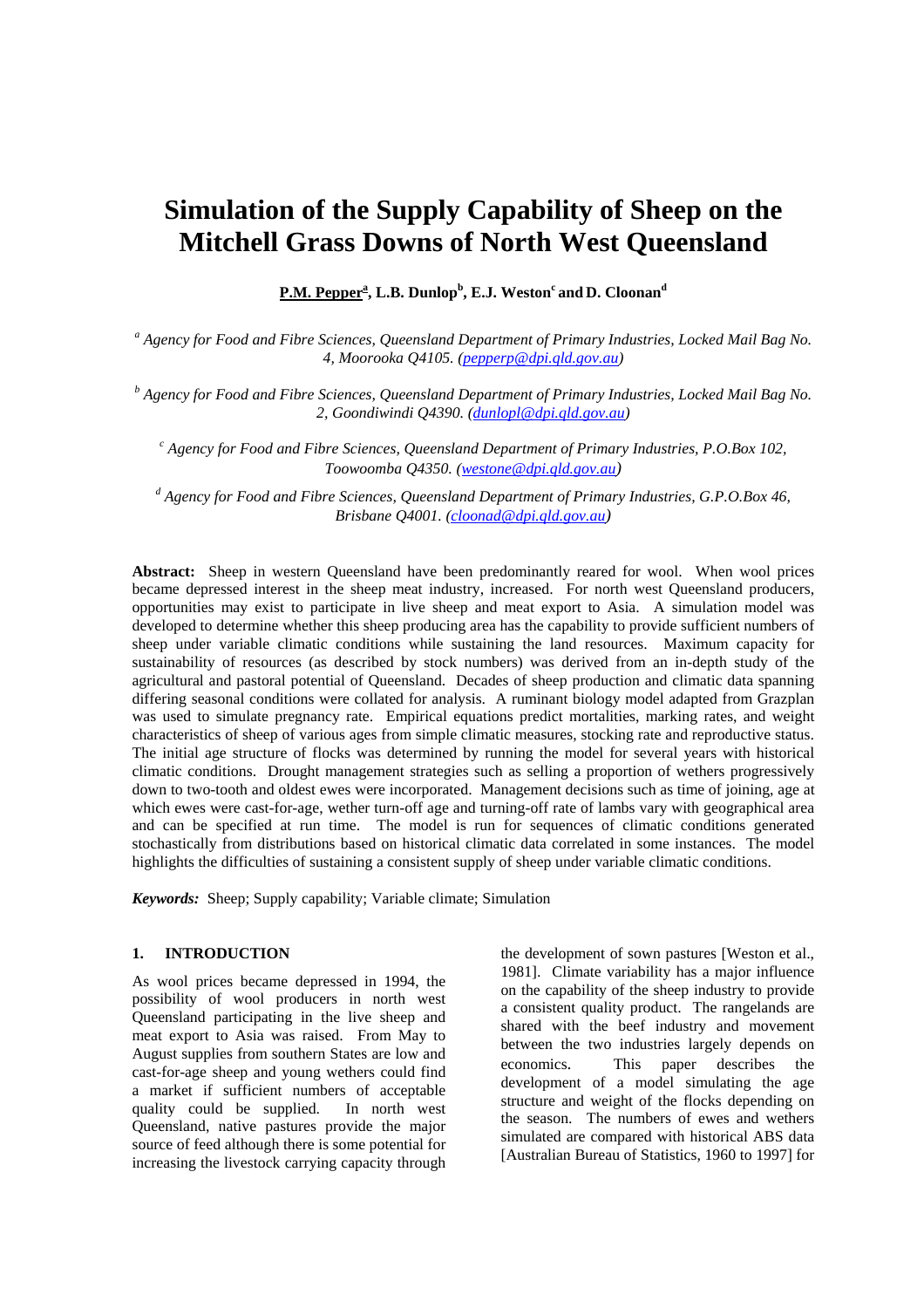the sheep producing shires (Cloncurry, Flinders, McKinlay and Richmond) in the north west Queensland Division (NW). Sequences of climatic conditions are generated stochastically from distributions based on historical climatic measures to investigate the supply capability under different management strategies.

#### **2. METHOD OF MODEL DEVELOPMENT**

#### **2. 1 Description of Seasons**

Simple climatic measures derived from meteorological data (Table 1) were used to describe the seasons. These measures were included as possible predictors in the empirical equations estimating reproduction, mortalities and weight of sheep of various age classes.

## **2.2 Generation of Seasons**

From 39 years of meteorological data from Toorak Sheep Field Research Station, means, µ, standard deviations,  $\sigma$ , and correlations,  $ρ$ , were determined for the climatic measures. As the distribution of rainfall was skewed, logarithms of rainfall were taken. Values for two correlated climatic measures,  $Y_1$  and  $Y_2$ , were generated as follows [Tocher, 1963]:-

$$
Y_1 = \mu_1 + \sigma_1 r_1 Y_2 = \mu_2 + \sigma_2 (r_1 \rho + r_2 \sqrt{(1 - \rho^2)})
$$
(1)

where  $r_1$  and  $r_2$  were two random variates from a normal distribution with a mean of zero and standard deviation of one. In this way any number of years of seasons could be simulated.

## **2.3 Prediction of Liveweight and Liveweight Gain/Loss of Ewes and Wethers in Various Age Classes**

Data from field trials [Jordan et al., 1989; Rose and Young, 1988] were analysed by multiple regression to predict fleece free liveweight (kg) at joining for ewes of age i in season j.

$$
W_{ij} = 42.8 - 0.0341 \text{day}_{j\text{-}1} + 0.0144 \text{rdj}_{j} + 3.01 \text{age}_{i} - 0.250 \text{age}_{i}^{2}
$$
 (2)

where  $\text{age}_i = 1.5, 2.5, \dots$  age cast-for-age (years).

The predictor variables explained 82% of variation in weight of ewes in the field trials. Stocking rate was not included as a predictor as ewes grazed at the district average stocking rate.

As there could be potential for Queensland producers to sell wethers during winter months, empirical equations to predict the May weight of wethers (WW<sub>ij</sub>; kg) of age i for season j and the rate of gain/loss in weight from May to September ( $ADG_{ii}$ ; kg/day) were calculated using data from field trials [McMeniman et al., 1986; Phelps et al., 1994].

$$
WW_{ij} = 21.4 + 0.0265rdw_j + 0.0155rd_{j-1} + 0.18age_i + 0.481age_i^2 - 2.26SR_j
$$
 (3)

$$
ADC_{ij} = -0.0653 - 0.0102age_i + 0.00481rd days_j - 0.0156SR_j
$$
\n(4)

where  $SR_i$ = dry sheep equivalents/ha for season j.

Table 1. Climatic measures derived from Toorak Sheep Field Research Station, Julia Creek (Latitude 21<sup>°</sup> 2' Longitude 141<sup>°</sup> 48') and used for NW Queensland.

|                     | Longitude 1+1 +0 ) and used for 19 W Queensiand.                                                                                                                                                                                                                                                                                                                                     |      |      |      |
|---------------------|--------------------------------------------------------------------------------------------------------------------------------------------------------------------------------------------------------------------------------------------------------------------------------------------------------------------------------------------------------------------------------------|------|------|------|
| Measure             | Description                                                                                                                                                                                                                                                                                                                                                                          | Mean | Min. | Max. |
| $rd_i$              | Rainfall, mm, in the current growing season <i>i.e.</i> year <i>j.</i> Beginning of<br>the growing season was defined as first date after 1 July when the<br>sum of the rain over three days was greater than 10 mm and the<br>average temperature greater than $14^{\circ}$ C. End of season was specified<br>by the date of the last similar event before 30 June of the next year | 392  | 112  | 1251 |
| $rdw_i$             | rainfall, mm, in the current growing season prior to May                                                                                                                                                                                                                                                                                                                             | 372  | 112  | 1217 |
| rdj <sub>i</sub>    | rainfall, mm, in the current growing season prior to start of joining                                                                                                                                                                                                                                                                                                                | 392  | 112  | 1251 |
| $day_{i-1}$         | days from end of previous growing season to mid-joining period                                                                                                                                                                                                                                                                                                                       | 582  | 504  | 664  |
| rddays <sub>i</sub> | number of rain days in the growing period                                                                                                                                                                                                                                                                                                                                            | 27   | 10   | 59   |
| rdbreak             | if current season breaks, rainfall from that time to mid joining eg if<br>joining is in November and there are early storms, the growing<br>season is still defined as the previous spring summer and the rainfall<br>since the first significant event to mid-joining recorded as a separate<br>variable; Probability of early storms $= 0.33$ .                                    | 49   | 10   | 153  |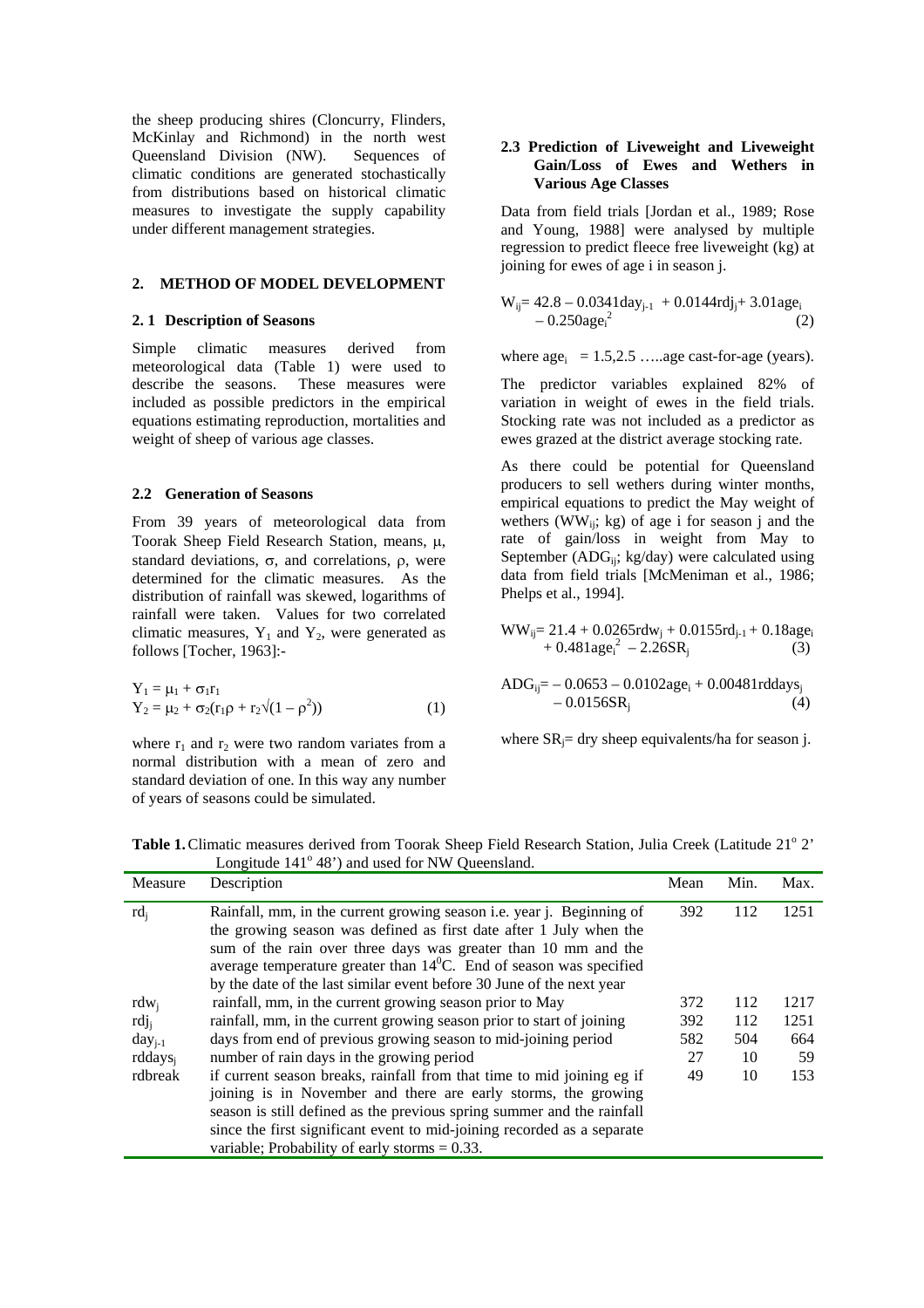The predictor variables explained 72% of variation in wether weight and 39% of variation in average daily gain/loss of the field trials.

## **2.4 Prediction of Marking Rate of Ewes of Different Age Classes**

While pregnancy rates could be predicted satisfactorily from a process model [Freer et al., 1997; Pepper et al., 1999], prenatal and post-natal losses were difficult to predict.

Hence, empirical equations were fitted to field data [Rose, 1976; Jordan et al., 1989] to predict marking rate ( $\text{MAR}_{ij}$ ) from climatic measures and age of the ewes.

$$
MAR_{ij}\!\!=0.295-\ 0.0007day_{j\text{-}1}+0.00998rddays_j
$$

$$
+ 0.144 \text{age}_i - 0.0141 \text{age}_i^2 \tag{5}
$$

Equation (5) explained 71% of variation of marking rate of the field data.

## **2.5 Prediction of Mortalities of Ewes and Wethers of Various Ages**

The mortalities between joinings for ewes aged 1.5 years and over were determined using data from field trials [Jordan et al., 1989; Rose, 1976].

$$
MR_{ij} = 1/(1 + e^{-y});
$$
  
y = -1.80 - 0.776age<sub>i</sub> + 0.0995age<sub>i</sub><sup>2</sup> + 2.18pr<sub>i</sub>  
-0.00242rd<sub>j-1</sub> (6)

where  $pr_i$  = pregnancy rate of ewes aged i years estimated from the process model which is dependent on time of joining and weight of the ewe [Freer at al., 1997; Pepper et al., 1999].

Equation (6) explained 66% of variation in mortalities in the field trials.

Mortalities from marking to first joining were estimated from limited data from field trials at Toorak Research Station [Rose, 1972].

$$
MR_{1j} = 1/(1 + e^{-y});
$$
  
y = 0.295 - 0.102rddays<sub>j</sub> (7)

Equation (7) explained 64% of the variation.

One estimate of mortalities of wethers was determined from equation  $(6)$  setting pr<sub>i</sub> to zero. Few mortality data are available from research data as measures are taken to avoid stock deaths. However some data were available from a utilisation trial [Phelps et al., 1994] in which animals weighing less than 30 kg were removed from the trial. Data from treatments in which

removals occurred were used to determine equation (8) which explained 36% of variation:-

$$
MR = 1/(1 + e^{-y});
$$

$$
y = -3.00 + 0.943 SRj
$$
 (8)

In the model, mortalities were estimated as the maximum of MR and  $MR_{ii}$ .

## **2.6 Adjustments for Flooding, Pests and Predators**

Unusually severe flooding as occurred in the 1974/75 season was programmed into the model by assuming an increase in mortality of  $k_1$  and a decrease in marking rate of  $k_2$ . Such a flood was assumed to occur if:

rddaysj > mean(rddaysj) + 2.33standard deviation(rddays<sub>i</sub>) and  $log (rd<sub>i</sub>) > mean(log (rd<sub>i</sub>)) +$ 2.33standard deviation( $log(\text{rd}_i)$ ). Such a flood would be an extremely unlikely event (Probability  $< 0.01$ ).

In a run of good seasons, parasites and predators such as pigs can build up causing the marking rate to be lower than the expected rate. Therefore mortality rate of weaners was assumed to increase by pest factors  $(k_3)$  and  $(k_4)$  and marking rate to reduce by  $(k_3^1)$  and  $(k_4^1)$  respectively under the following conditions:-

rddays<sub>i</sub> for two consecutive seasons  $\geq$  the 90% quantile of historical data - pest factors  $(k_3)$ ,  $(k_3^1)$ 

rddays<sub>i</sub> for three consecutive seasons  $\geq$  the 70% quantile - pest factors  $(k_4)$ ,  $(k_4^1)$ 

rddays<sub>i</sub> for two consecutive seasons  $\geq$  the 70% quantile and rain in spring (rdbreak > 0 for spring joining) - pest factors  $(k_4)$ ,  $(k_4^1)$ 

rddays<sub>i</sub> for season  $\geq$  the 90% quantile and previous year a pest year - pest factors  $(k_4)$ ,  $(k_4^1)$ 

If there is spring rain in the year after a flood, pest factors  $(k_3)$  and  $(k_3^1)$  are assumed.

### **2.7 Drought Strategies**

In a drought year the strategy of selling off a proportion  $k_5$  of wethers aged over 1.5 years and reducing the number of ewes joined by a factor  $k_6$ was assumed. A drought year was defined as follows:-

rd<sub>i</sub> and rd<sub>i-1</sub> < the 20% quantile and day<sub>i-1</sub> > the 80% quantile of historical data

rdj < the 10% quantile of historical data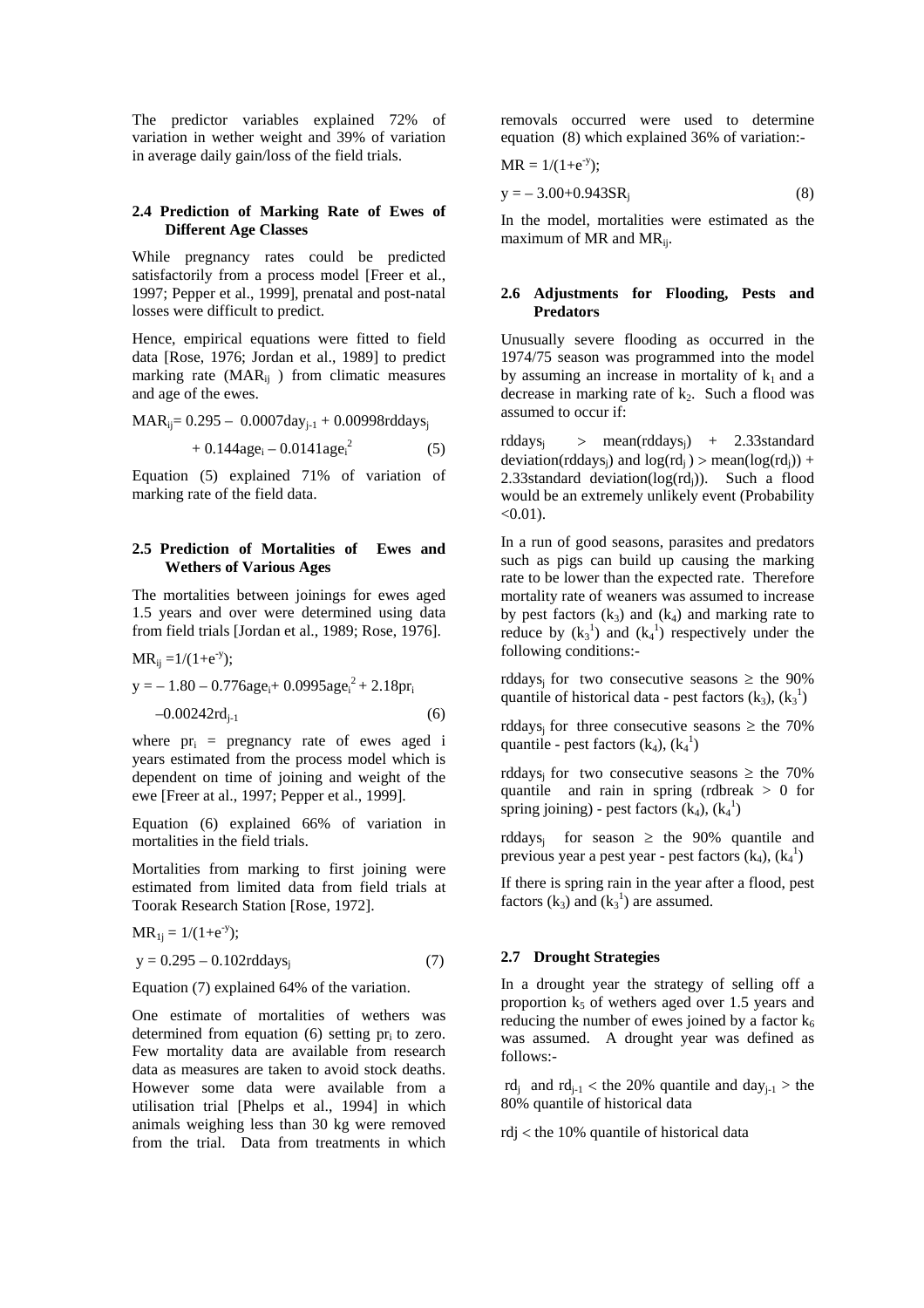#### **2.8 Sustainable Livestock Capacity**

An estimate of sustainable livestock capacity expressed as dry sheep equivalents (SDSE) was obtained from Weston et al. [1981]. Using the area of native and sown pasture in each of 13 vegetation zones which occur in the identified shires, and a stocking rate considered to be sustainable, the livestock capacity was estimated to be 7.45 million DSE in 1976/79. This figure is still considered appropriate today.

## **2.9 Sustainable Sheep Capacity and Strategies for Competition from Cattle**

Assuming seven sheep to be equivalent to one bovine the maximum number of sheep, MAXi, was calculated as (SDSE-7(cattle numbers)) at time i. As sheep predominately graze Mitchell grass which can be stocked at 1.7 ha per DSE, the area available for sheep at time i was calculated as 1.7 MAXi. When the simulated number of sheep reached  $MAX_i$ , proportions  $(k_7)$  of ewes and  $(1-k_7)$  of wethers were sold off. All age classes were sold.

# **2.10 Estimation of Number of Ewes and Wethers of Various Age Classes**

$$
ND_{0j} = no. of ewe lambs in year j
$$
  
= 0.5  $\Sigma_{i=1...n}$  (ND<sub>ij</sub><sup>\*</sup>MAR<sub>ij</sub>)  
= NW<sub>0j</sub> =no. of wether lambs  
ND<sub>i+1,j+1</sub> = ND<sub>ij</sub> - DD<sub>ij</sub> - CD<sub>ij</sub> + RD<sub>ij</sub>  
NW<sub>i+1,j+1</sub>=NW<sub>ij</sub> - DW<sub>ij</sub> - CW<sub>ij</sub> + RW<sub>ij</sub> (9)

where  $ND_{ij}$  = no. of ewes of age i in year j; i=0.5……n,

 $DD_{ii}$  = no. of ewes of age i which died in year j  $= MR_{ij} ND_{ij}$ ,

- $CD_{ii}$  = no. of ewes of age i culled in year j  $= cd<sub>I</sub> (ND<sub>ij</sub>- DD<sub>ij</sub>),$
- $cd_i = 1$  for i≥age culled or else 0,
- $RD_{ii}$  = no. of ewes of age i bought in year j.

Similarly,  $NW_{ij}$ ,  $DW_{ij}$ ,  $CW_{ij}$  and  $RW_{ij}$  were defined for wethers. Total ewes and wethers turned off were estimated from  $\Sigma_{i=1...n}$  CD<sub>ij</sub> and  $\Sigma_{i=1...n}$  CW<sub>ij</sub> respectively.

## **3. COMPARISON WITH ABS FIGURES**

## **3.1 Modification of Strategies for Competition from Cattle and Sustainability of Resources**

During the expansion of cattle numbers in the late seventies the maximum DSE exceeded the estimated sustainable livestock capacity. For

comparison with ABS numbers the ceiling in DSE was set at 8,050,000 until 1990 when it was reset at 7,490,000 to accommodate the second of these two peaks. ABS records show the number of sheep establishments decreasing (eg 265 in 1974/75 to 149 in 1994/95). Hence, when the number of sheep exceeded the ceiling, sheep of both sexes and all ages were sold off until the ceiling was reached ie  $k_7 = 0.5$ .

## **3.2 Initial Flock Structure**

To determine the initial proportion of ewes and wethers in each age class the model was run for several years of average seasons.

## **3.3 Input Data**

The following values were used for the input parameters of the model: maximum number of sheep equivalents before and after 1990 = 8,050,000; 7,490,000 fraction of sheep lost in flood  $k_1 = 0.3$ fraction marking decreased from flood  $k_2 = 0.3$ proportion of weaners lost from predators and parasites  $k_3 = k_4 = k_3^1 = k_4^1 = 0.3$ proportion of wethers over 1.5 years sold in drought  $k_5 = 0.3$ proportion of oldest ewes sold in drought  $k_6 = 0$ ratio of ewes sold when overstocked  $k_7 = 0.5$ age ewes cast-for-age  $= 8.5$ age wethers culled  $= 8.5$ number of weeks in joining period  $= 8$ mid point of joining (day 318; 14 November)

No records are available on sheep brought into the area so the number is assumed to be negligible.

## **3.4 Comparison of Simulated and ABS Numbers using ABS Marking and Mortality Values in the Model**

To give confidence in the model the simulated values for numbers of sheep were compared with ABS figures for NW Queensland. To investigate whether the cattle competition adjustments and drought strategies applied were appropriate, ABS marking and mortality rates were initially used in the model and the simulated total number of ewes compared with the ABS figures for breeding ewes and maidens plus half the lambs and hoggets. Similarly the total number of simulated wethers was compared with the ABS figures for wethers, rams, and other ewes plus half the lamb and hoggets. The model triggered the drought strategy in 1966, 1970, 1984, 1989, 1996, 1997 and the overstocking strategy in 1977 and 1979.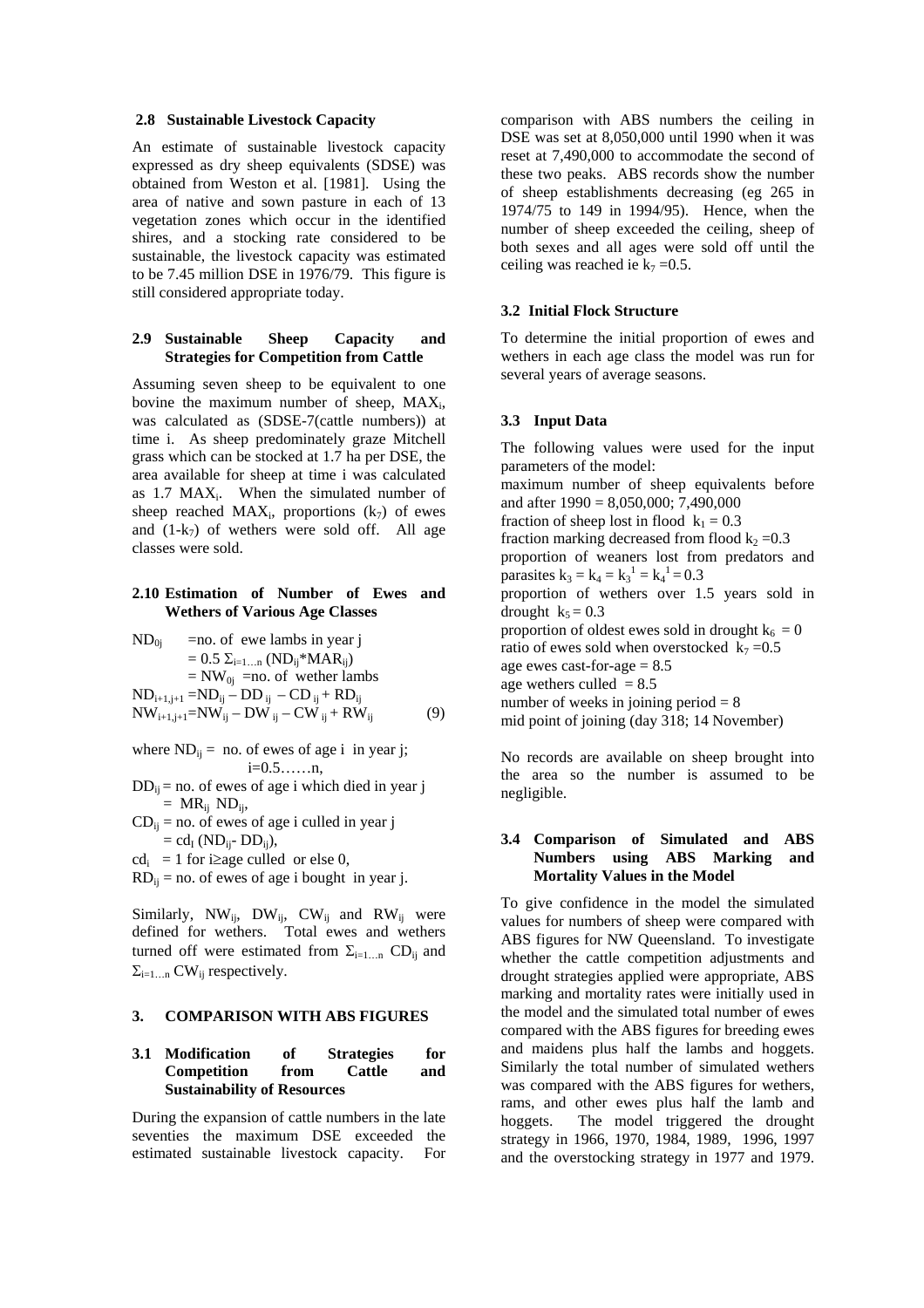The years defined as drought agreed with falls in cattle numbers which was reassuring as cattle are more susceptible to hard conditions than sheep. However, the ABS figures show wethers were being sold off prior to the 1989 model defined drought and after the 1970 drought. This was not reflected in the model and the simulated selling was too severe in 1966.

# **3.5 Comparison of Simulated and ABS Numbers using Simulated Marking and Mortality Values in the Model**

Similar results were obtained when marking and mortality rates were simulated using the empirical equations and adjustments for floods and pests (Figures 1 and 2).



**Figure 1.** Comparison of ABS and simulated ewe numbers.



**Figure 2.** Comparison of ABS and simulated wether numbers.

The overstocking strategy was triggered in 1977, 1978, 1979, 1993, 1995; the drought strategy as before; the flood effect in 1974/75 and the pests effect in 1976, 1977, 1978, 1983 and 1992. The problem with triggering the drought strategy remains.

#### **4. POTENTIAL USE OF MODEL**

### **4.1 Input Data**

To illustrate the use of the model in determining the supply capability of sheep, 50 years climatic measures were generated for NW Queensland. The input parameters are those described in section 3.3 with the exception that wethers were turned off after 2.5 years. Initial flock structure was assumed to be that at the end of the above simulation but with all wethers over 2.5 years sold off. This had the effect of lowering the stocking rate. Cattle numbers are assumed to remain constant at 870,000. The maximum number of sheep was set at the sustainable limit.

## **4.2 Prediction of the Number of Young Wethers and Cast-for-age Ewes available for Turn-off**

The difficulty of sustaining a consistent supply of sheep under variable conditions is illustrated by figure 3. No floods were simulated. Drought was simulated in years 17, 21, 28, 30, 32, 42, 48 and pests in year 46. Weight of wethers ranged from 34kg to 60kg (mean 42±5kg) and cast-for-age ewes from 30 to 43 (mean 36±3kg) depending on the season.



**Figure 3.** Simulated number of young wethers and cast-for-age ewes available for turn-off.